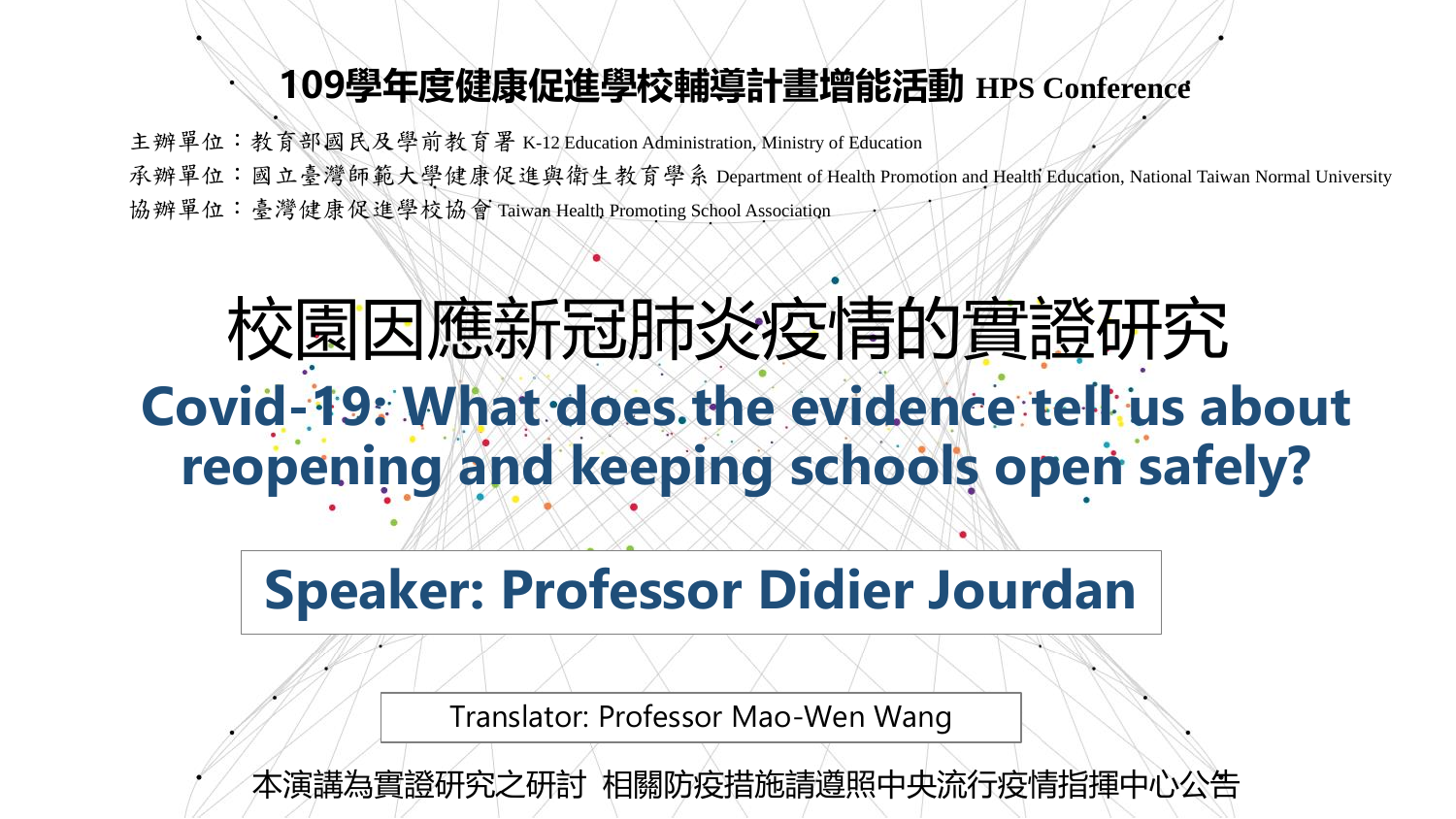## **Professor Didier Jourdan**

**「聯合國教科文組織主席計畫 : 全球健康與教育」和世界衛生組織「教育與健康研究」中心主任**

• **Chair Holder of the UNESCO chair "Global Health and Education" and head of the WHO collaborating Centre for"Research in Education and Health"**

#### **法國克萊蒙奧弗涅大學教育學院教授**

• **Full Professor, Faculty of Education, Clermont-Auvergne University, France**

Didier Jourdan is Full Professor, former Dean of the Faculty of Education and Vice-President of Blaise Pascal University in France. He used to be Director of the Prevention and Health Promotion Division of the French National Public Health Agency. He also used to be President of the "prevention, education and health promotion" commission of the French High Council for Public Health. He is one of European's leading expert in the field.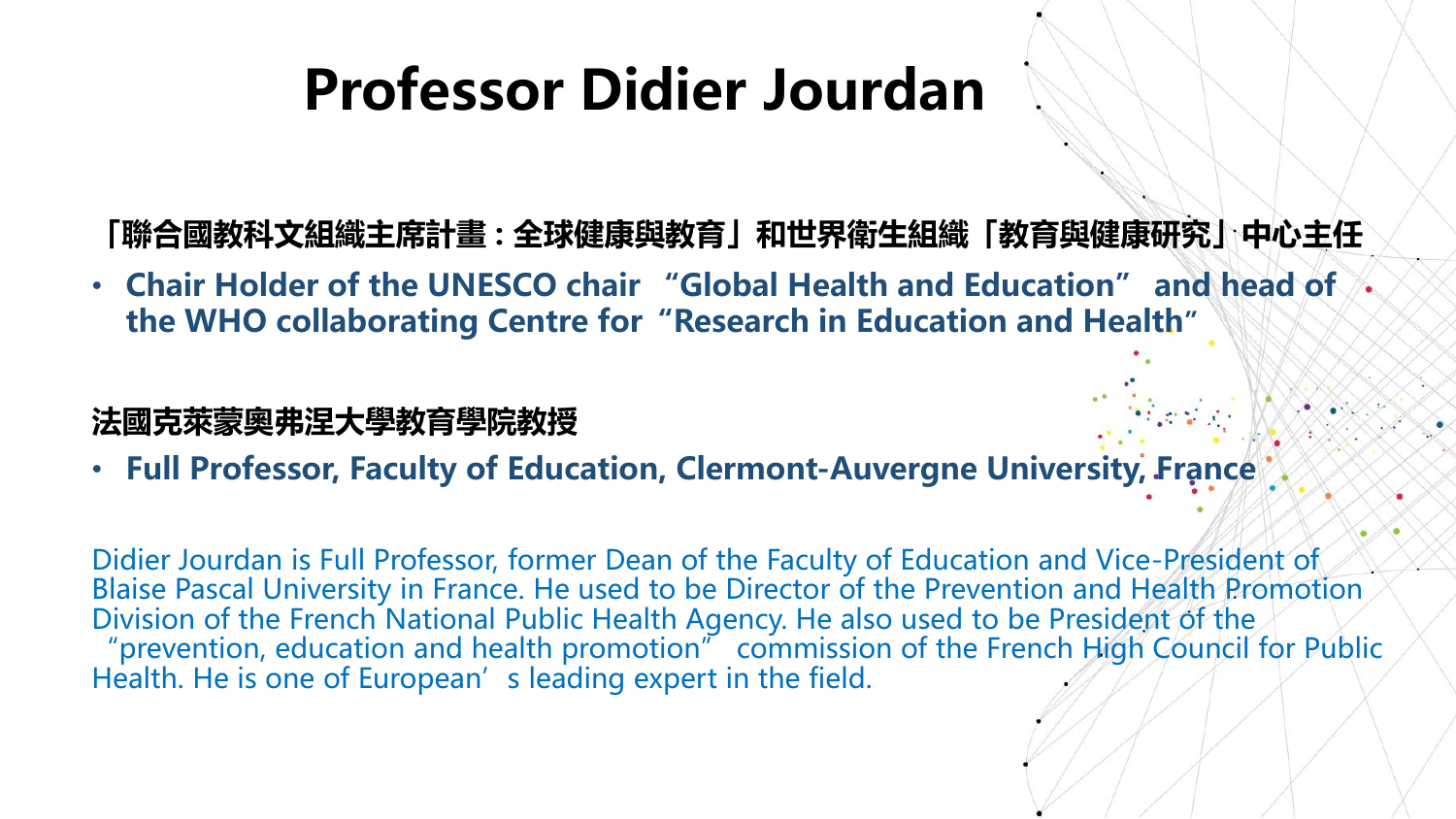**ACKOWLEDGEMENTS**



#### **教育部國民及學前教育署**

K-12 Education Administration, Ministry of Education

#### **教育部國民及學前教育署 何茂田 科長**

Mao-Tiien Ho Division Chief- K-12 Education Administration, Ministry of Education, Taiwan

#### **衛生福利部國民健康署**

Health Promotion Administration, Ministry of Health and Welfare

#### **衛生福利部國民健康署 賈淑麗 副署長**

Shu-Li Chia, Deputy Director-General, Health Promotion Administration, Ministry of Health and Welfare, Taiwan

#### **衛生福利部國民健康署 羅素英 組長**

Shu-Ying Lo, Chief of community Health Division, Health Promotion Administration, Ministry of Health and Welfare, Taiwan



Department of Education, City/County Government

#### **臺灣健康促進學校協會**

Taiwan Health Promoting School Association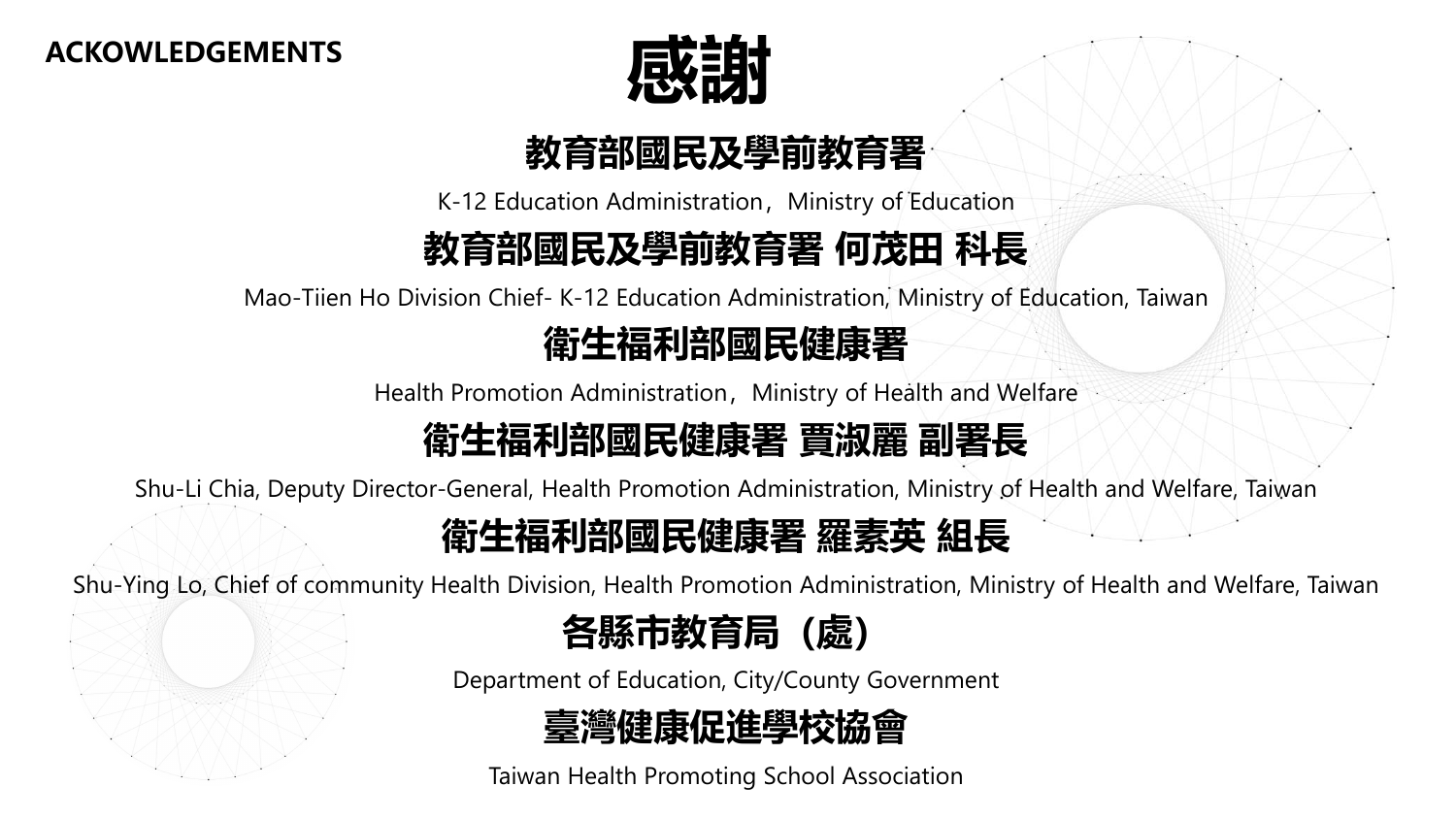

### **國立臺灣師範大學健康促進與衛生教育學系 劉潔心 教授**

Professor **Chieh-Hsing Liu**, Department of Health Promotion and Health Education, National Taiwan Normal University , Taiwan

### **輔仁大學公共衛生學系及臺灣健康促進學校協會 陳富莉 教授/理事長**

Professor **Fu-Li Chen**, Department of Public Health, Fu Jen Catholic University, Taiwan

#### **臺灣健康促進學校協會 紀雪雲 前理事長**

Professor **Hsueh-Yun Chi**, former chair, Taiwan Health Promoting School Association, Taiwan

### **教育部體育司 吳仁宇 前司長**

Professor **Jen-Yee Wu,** Former Director-General, Sports Administration, Ministry of Education , Taiwan

#### **衛生福利部國民健康署 王英偉 前署長**

Professor **Ying-Wei Wang**, Former Director-General, Health Promotion Administration, Ministry of Health and Welfare, Taiwan

### **新北市蘆洲區仁愛國民小學 陳志哲 校長**

Principal **Chih-Che Chen**, Ren-Ai Elementary School, Taiwan